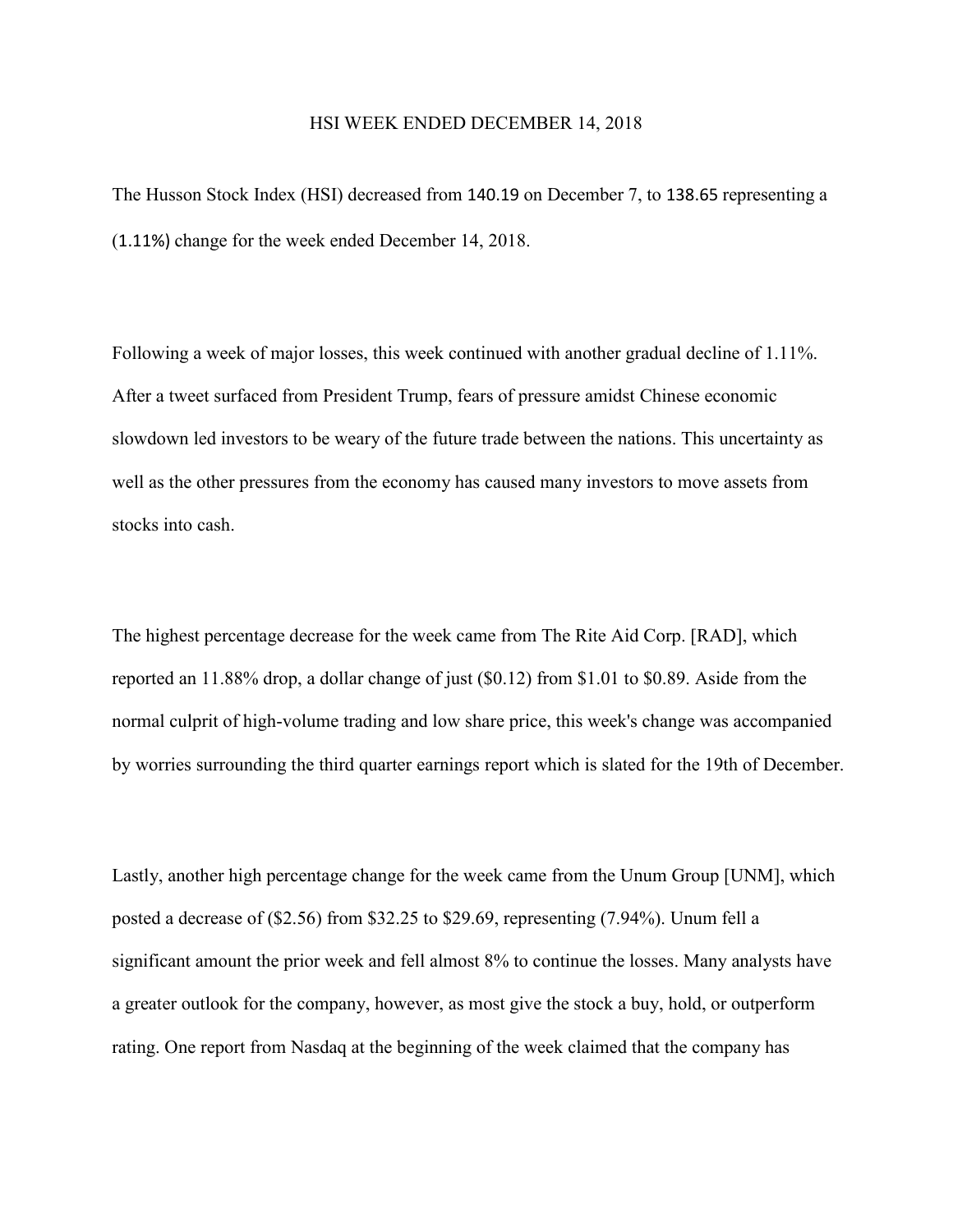entered into 'oversold' territory, meaning that they are expecting a turnaround in the near future after investors realize how low the share price has gotten after a few negative trading sessions.

The HSI was developed by Marie Kenney, while a student at Husson University, in consultation with Associate Professor J. Douglas Wellington. The index is currently being tracked and analyzed by Husson student Dominick Lizotte. The HSI tracks and analyzes 29 companies that are considered to have an effect on the Maine economy. These companies are either based in Maine or have an influence on the Maine economy through employment, and overall presence in the State. This price-weighted index offers a numerical break down of Maine's economy to help provide a better understanding of Maine's economy. The analysis looks into the events of the week and tries to explain significant changes in the stock prices of the companies that comprise the Husson Stock Index.

## References

Horwitz, J., Braun, S., Melley, B., & Associated Press. (2018, December 14). Trump asserts China's economy feeling his tariff pressure. Retrieved from <https://www.kcbd.com/2018/12/14/trump-asserts-china-economy-feeling-his-tariff-pressure/>

Liu, E. (2018, December 14). Dow Falls 487 Points Because Stocks Catch Cold When China Sneezes. Retrieved from [https://www.barrons.com/articles/dow-plunges-as-chinese-economic](https://www.barrons.com/articles/dow-plunges-as-chinese-economic-news-worries-investors-51544826654)[news-worries-investors-51544826654](https://www.barrons.com/articles/dow-plunges-as-chinese-economic-news-worries-investors-51544826654)